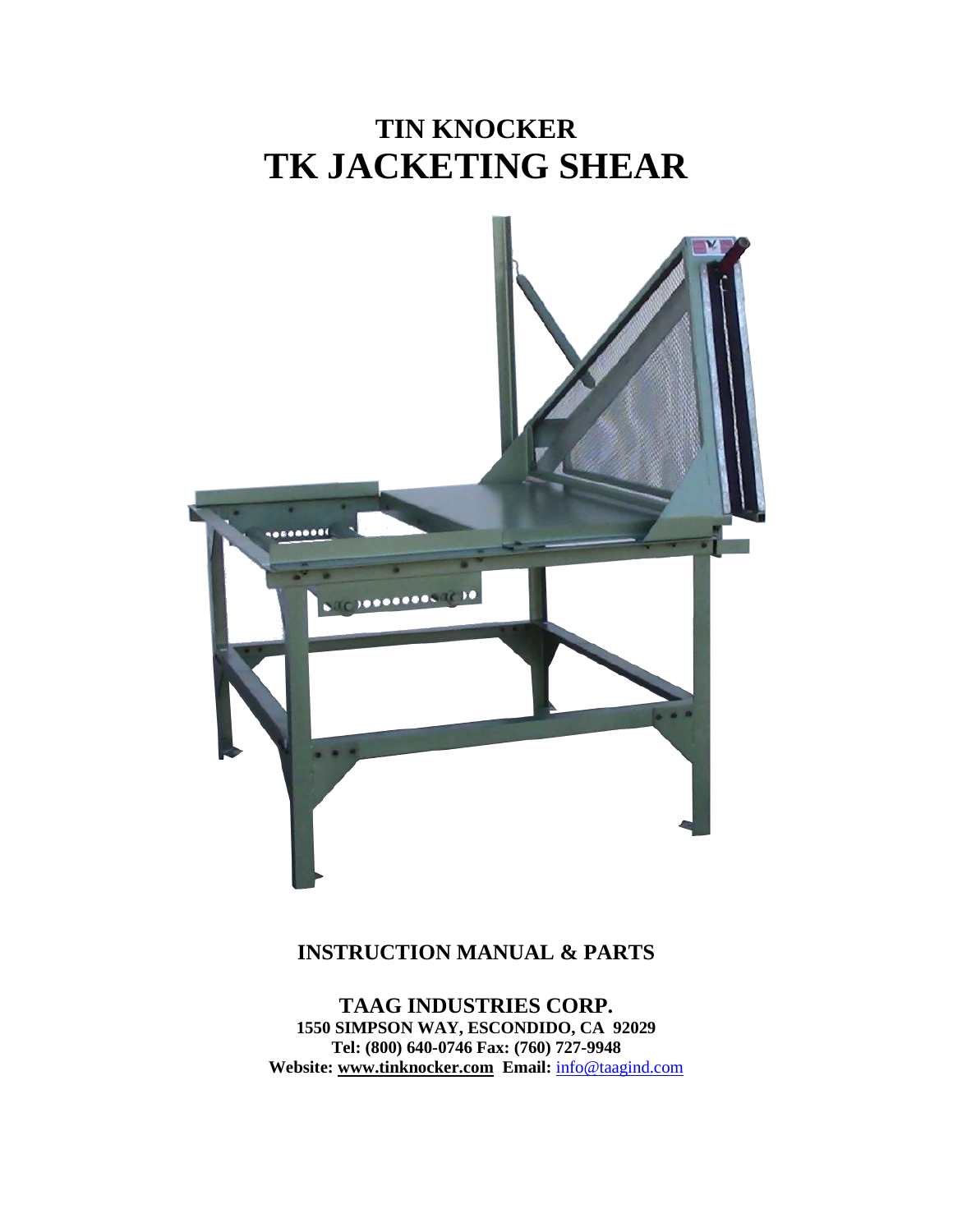## **WARRANTY**

All new machines are sold with a one-year limited warranty, on factory defective parts. The warranty is limited to the original user. TAAG Machinery Co. at its option, will repair, replace or refund the purchase price of any part, tool or machine that fails during the warranty period. TAAG Machinery Co. will pay normal shipping charges for replacement parts. After 90 days from date of purchase, all express or overnight delivery charges are the responsibility of the customer. Purchaser must deliver to TAAG Machinery Co., at the address below, any written claim, with proof of original purchase. Replacement parts will be invoiced to purchaser and credit issued when the failed part is delivered to TAAG Machinery Co. Removal, reinstallation or replacement parts shall be at purchasers' / user's expense. Failure due to improper use of the machine voids the warranty.

#### **NOTE:**

1. This machine has been tested and adjusted prior to shipment, but can and often does require readjustment due to vibration and bouncing during transport. Following the procedures described within can easily readjust. These are procedures with which you, as a user, should be familiar, as you will use them repeatedly over the life use of the machine. If you have difficulty in performing these procedures, we are here to support you. Call us at: (800) 640-0746. 2. Opening rolls (for Philipsburg Lock) are consumable items and not subject to warranty

| <b>Maximum Capacity:</b>                      | Galvanized/Stainless steel: 26 Gauge<br>Aluminum:<br>22 Gauge |
|-----------------------------------------------|---------------------------------------------------------------|
| Table top height<br>or working surface height | 34"                                                           |
| <b>Maximum Bulk Roll Weight Capacity</b>      | $400$ lbs.                                                    |
| <b>Maximum Dimensions</b>                     | L55" x W74" x H70"                                            |
| <b>Approximate Shipping Weight</b>            | $650$ lbs.                                                    |

## **SPECIFICATIONS**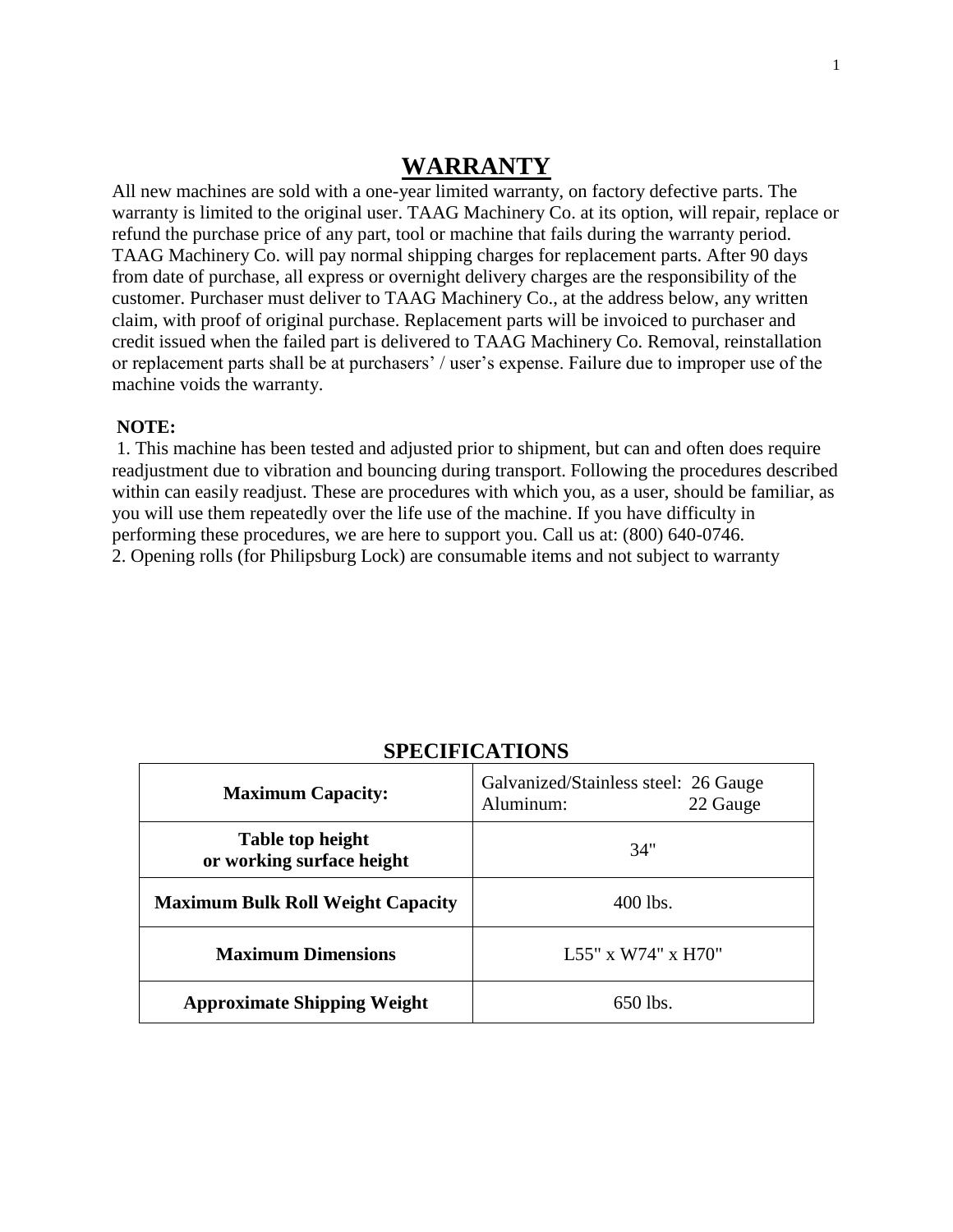#### **RECEIVING THE MACHINE**

Upon receipt and before signing the Bill of Landing carefully examine the machine for damage that may have occurred during shipping. Be certain you have two handles. Any loss or damage should be noted in detail on the delivery receipt and reported to your distributor immediately. Free replacement from TK International is dependent upon the notation and the Bill of Landing on delivery slip.

## **SAFETY PRECAUTIONS**

- **The blade is sharp and can easily cause injury if used incorrectly.**
- **Never operate the shear without the cage guard in place.**
- **When performing maintenance on the shear without the cage guard in place, block the shear blade up or, if the spring is removed, tie the blade down to avoid accidental injury.**

## **REPLACEMENT PARTS**

| Part No. | <b>Name</b>            |
|----------|------------------------|
| JS001    | Spring                 |
| JS002    | <b>Top Blade</b>       |
| JS003    | <b>Bottom Blade</b>    |
| JS004    | Roll Support (mandrel) |
| JS005    | Safety Guard           |